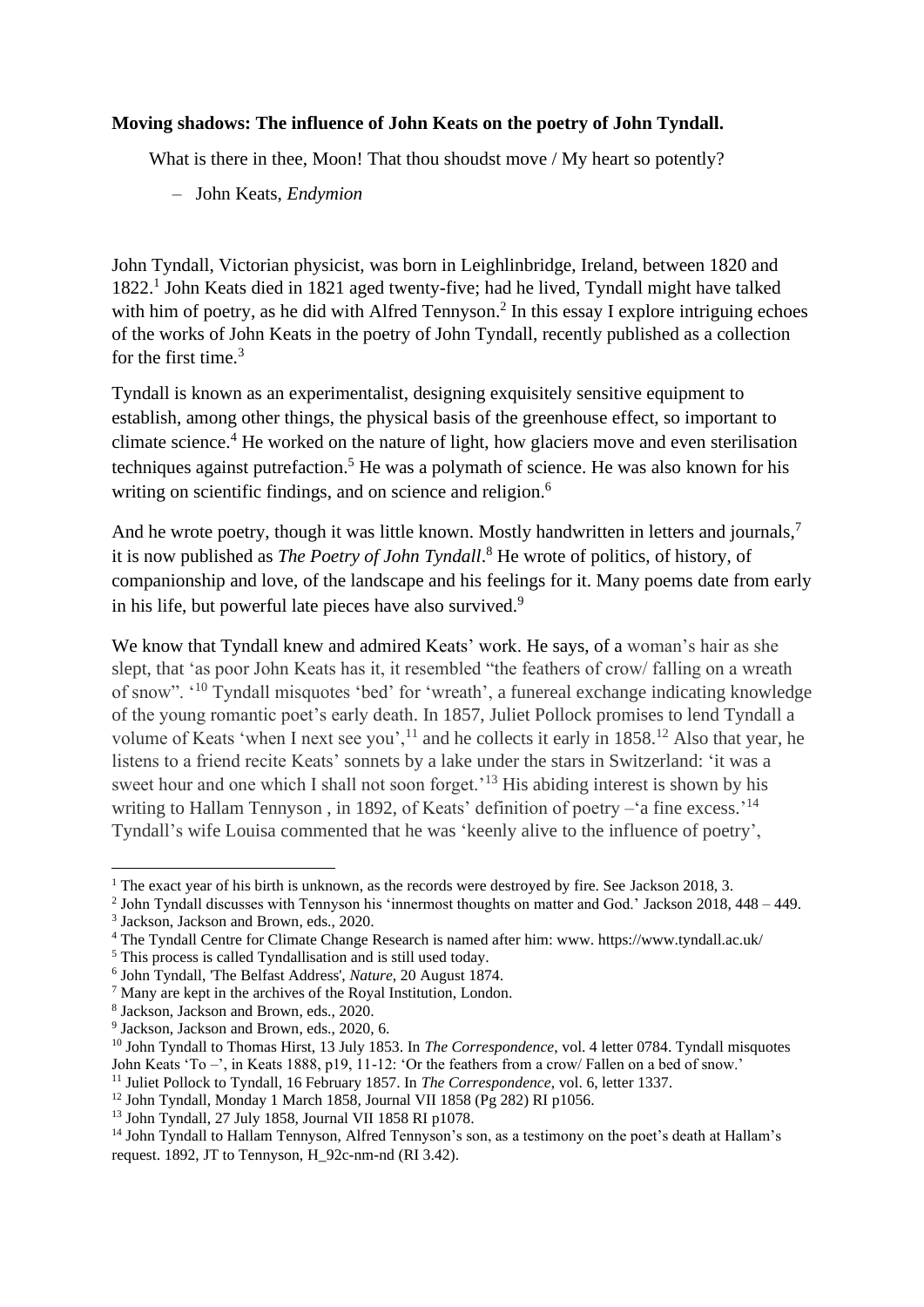committing long pieces to memory to recite when walking, and finding poetry 'a stimulant better than wine'. She includes Keats in a list of poets most read by her husband.<sup>15</sup>

Keats' influence can be found shimmering through Tyndall's poetry. One of his loveliest works, written on Valentine's Day 1863, is the sonnet pair 'To the Moon', <sup>16</sup> written to Juliet Pollock.<sup>17</sup> He opens with:

Say does the crimson of the drooping rose When soft it falls upon delighted eyes Close up those eyes against the glorious sun Which gives all flowers their odours and their bloom?

Later, he reasons:

These are but melodies of minor note Which mingle with that grander holier strain My soul for ever sendeth to that heaven Where thou dost reign, the Queen of all the Stars.

This echoes Keats' 'Ode to a Nightingale':<sup>18</sup> 'And haply the Queen-Moon is on her throne, Cluster'd around by all her starry Fays'. Tyndall sends his highest feelings, his 'soul', to the 'Queen of all the Stars'; his queenly moon is a cipher for Juliet Pollock, just as the moon for Keats so often 'quicken(s) the tides of his imagination'.<sup>19</sup>

Tyndall elsewhere uses the Keatsian word 'darkling',<sup>20</sup> also found in the Ode at its great turn from languorous beauty towards Keats' sense of his own mortality:

The coming musk-rose, full of dewy wine, The murmurous haunt of flies on summer eves.

Darkling I listen; and, for many a time I have been half in love with easeful Death, $^{21}$ 

For Keats such darkness intensifies the beauties of the earth and his glorious ability to write about them – the mystery at the heart of his 'negative capability at its most exquisite'.<sup>22</sup> He felt this was central to creativity, 'that is when a man is capable of being in uncertainties, Mysteries, doubts, without any irritable reaching after fact and reason'.<sup>23</sup> Tyndall uses the word 'darkling' to describe a 'maiden's' eyes and darker aspects of such attraction, but his use of the term signifies that he was aware of the Keatsian shades behind such beauty.

<sup>15</sup> Louisa Tyndall, 1893/4, RI LT 14/29.

<sup>&</sup>lt;sup>16</sup> Tyndall, John, 1863, 'To the Moon', in Jackson, Jackson and Brown, eds., 2020, 207.

<sup>&</sup>lt;sup>17</sup> Jackson, Jackson and Brown, eds.,  $40 - 42$ .

<sup>18</sup> Mackoviak 2006, 184.

<sup>19</sup> Roe, 93-94.

<sup>&</sup>lt;sup>20</sup> John Tyndall, 1856, 'Ballad of the Isle of Wight'. In Jackson, Jackson and Brown 2020, 192-202.

<sup>21</sup> Keats, 1819, 'Ode to a Nightingale'. In Keats, 1888, 263.

<sup>22</sup> Wilson, 2016, 139.

<sup>23</sup> John Keats, letter to his brothers, 1817, cited in Roe, 2012, 201.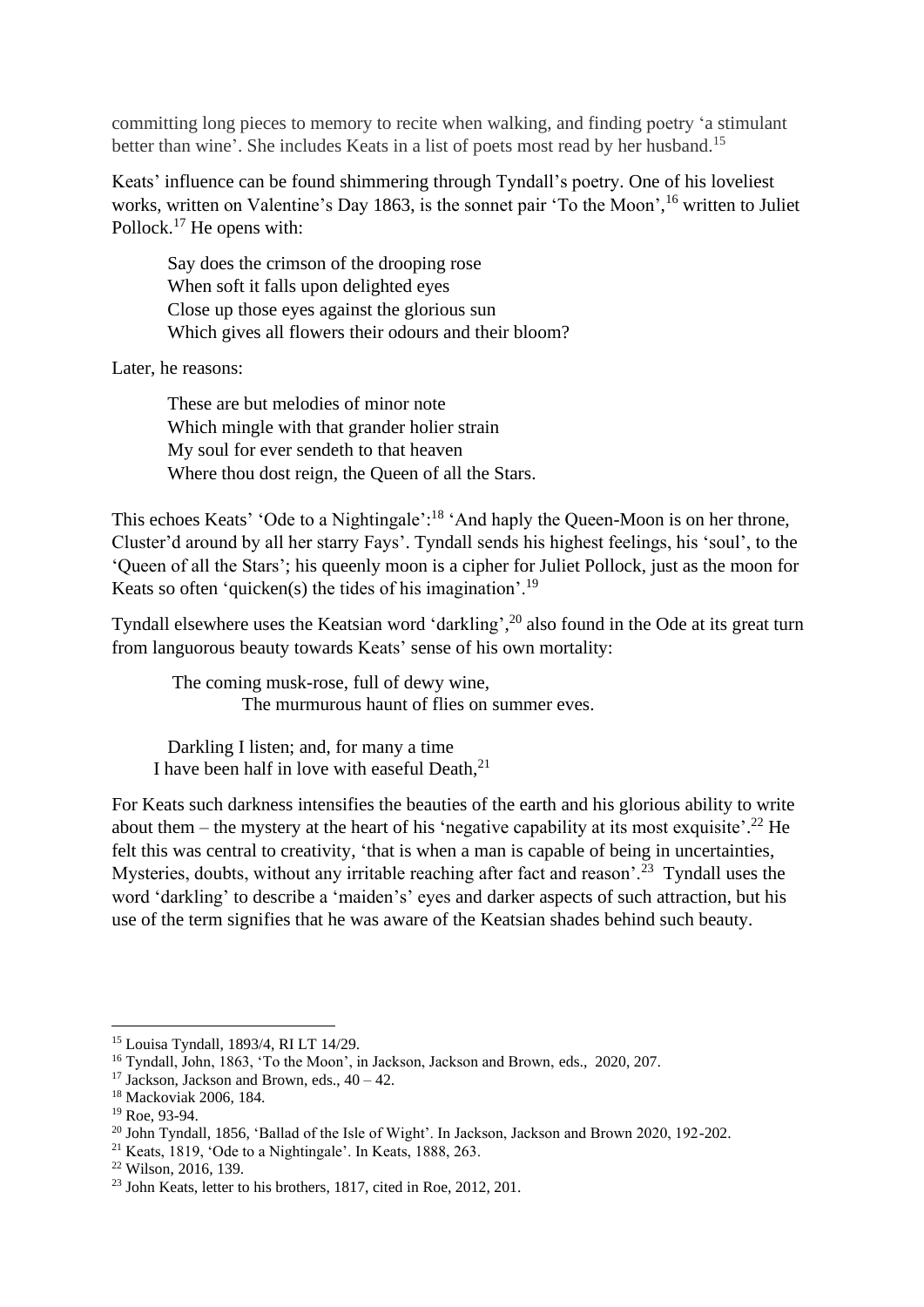Tyndall had great respect for Juliet Pollock, a talented and educated women.<sup>24</sup> He developed an intense platonic relationship with her.<sup>25</sup> He wrote:

I well remember the first night I ever saw you. It was at Barlow's, and I compared you on that occasion (in my own mind) to a moon, shining with a pure mild light.

The moon is central to much of Keats' poetry. His early 'Sonnet to the Moon'<sup>26</sup> is tantalisingly lost, but there are many examples. 'Endymion' tells of the eponymous shepherd beloved of the moon goddess Selene, or Cynthia. Keats weaves her dreamily through his lines, here sparkling on the water on which she exerts her tidal influence:

 ….her loveliness Is wan on Neptune's blue: yet there's a stress Of love-spangles, just off yon cape of trees, Dancing upon the waves, as if to please The curly foam with amorous influence. $27$ 

There are many other lunar examples; the moonlight bathes Madeline and 'buttresses' Porphyro in 'Eve of St Agnes;<sup>28</sup> in 'To George' we have:

'Tis 'the wiching time of night' Orbed is the Moon and bright

and in another sonnet to his brother, the lines:

 Cynthia is from her silken curtains peeping So scantly, that it seems her bridal night.<sup>29</sup>

For Keats, the moon bathes a dreamlike sensual world, so too for Tyndall it is a potent romantic symbol. And he is drawing from Keats imagery: moonlight is Keats' 'wiching time'; Tyndall uses the word 'witchery' repeatedly in his poems, to signal enchantment and the power of women to unsettle feelings. <sup>30</sup> Pollock was aware that for Tyndall she was the moon: in 1873 she signs herself 'The waning Moon',<sup>31</sup> and Tyndall's 'The Queenly Moon'<sup>32</sup> confirms that 'On Sunday evening drawn by thee', he will 'roll … to 59', a reference to visiting Pollock's home at 59 Montagu Square, London. The celestial heavens are a Keatsian portal to emotions and feelings far from the scientific work of the day.

Tyndall wrote to Pollock for many years; for a time they corresponded as Eolia (Pollock, the Greek Eolian harp played by the winds), and Boreas (Tyndall, the Greek god of the North

<sup>24</sup> Jackson, Jackson and Brown, eds., 2020, 37.

<sup>&</sup>lt;sup>25</sup> Tyndall was a good friend to her husband Frederick, and was fond of their three sons, particularly Walter. In 1860 he wrote to Juliet Pollock enquiring if Walter 'would care anything about the axe with which I ascended Monte Rosa? If so I would present it to him as a Valentine.' *The Correspondence*, Vol. 7, Letter 1678.

<sup>&</sup>lt;sup>26</sup> Given to his teacher and mentor Charles Cowden Clarke in 1813, who recorded the gift in his commonplace book. See Roe 2012, 51.

<sup>27</sup> Keats, 1818, 'Endymion', Book III, 82-86. In Keats 1888, 123.

<sup>28</sup> John Keats, 1819, 'The Eve of St Agnes'. In Keats 1888, 223.

<sup>29</sup> Keats, 1818, 'To My Brother George'. In Keats, 1888, 37.

<sup>30</sup> Jackson, Jackson and Brown, eds., 2020, 31.

<sup>&</sup>lt;sup>31</sup> Juliet Pollock to John Tyndall, c 1873, Letter 4375, RI/JT/TYP6.2135.

<sup>32</sup> John Tyndall, 1863?, 'The Queenly Moon'. In Jackson, Jackson and Brown 2020, 209.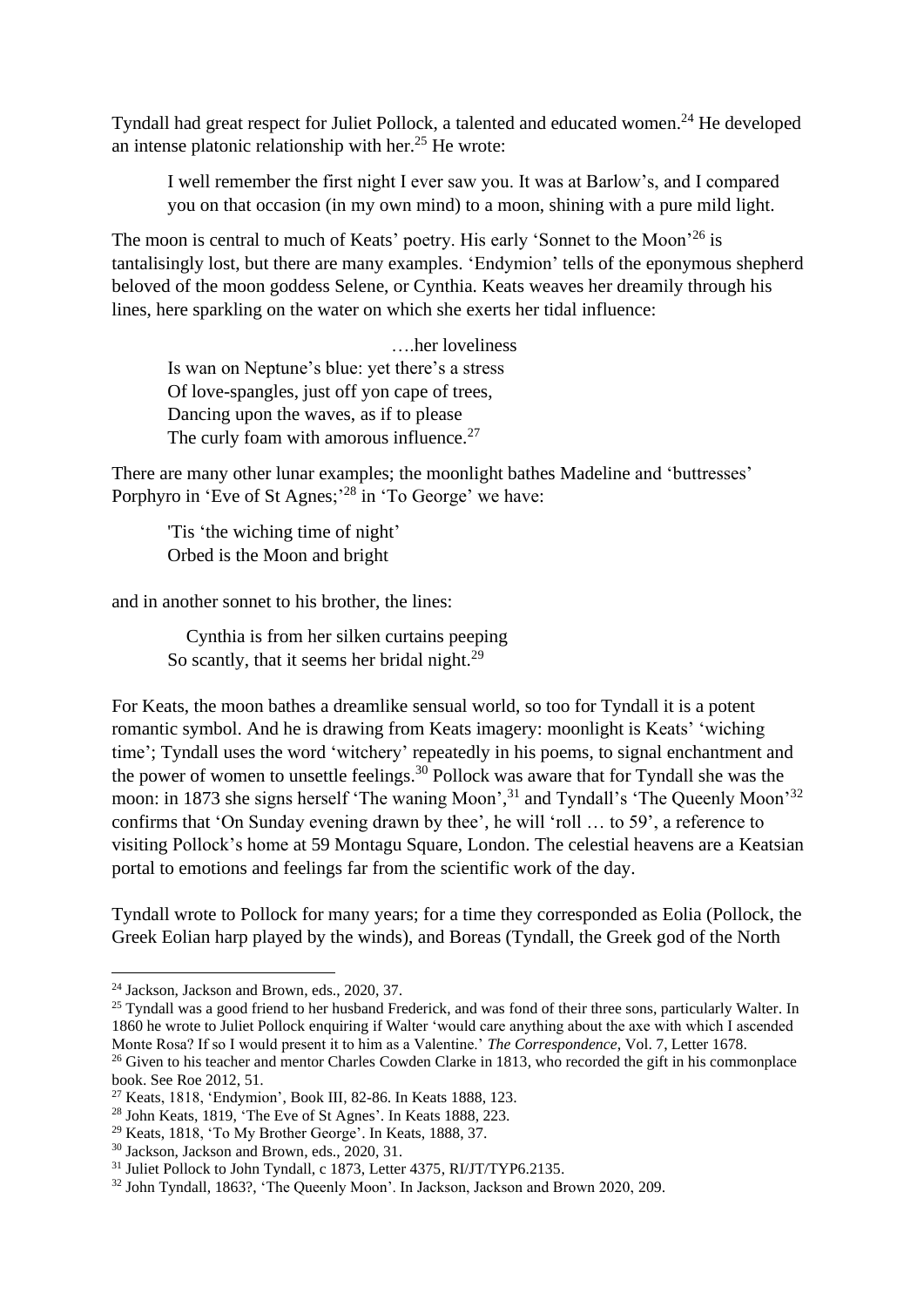Wind.)<sup>33</sup> Few of Tyndall's 'Boreas' letters have survived, but he writes of Switzerland, 'when there I thought twenty times of writing to you' and signs off with 'Yours ever Boreas'.<sup>34</sup> Pollock writes humorously but steamily: 'My dear rude kind tender cruel health giving Boreas', <sup>35</sup> and:

The Eolian Harp is dumb if the Breeze fails to seek her – Her music only replies to his invocation, but now that he has touched her heart she is ready with a grateful strain. <sup>36</sup>

Keats' *Lamia* and its 'Sounds Aeolian Breathed' are perhaps behind this intimate conceit.<sup>37</sup>

At times, Tyndall's writing appears to be in direct response to Keats, as in his lovely poem 'Alone': 38

Upon the high, untrodden, mountain top, Where the winds whistle and the pine-trees moan, Amid the solemn grandeur of the night,— It is not joyless thus to be alone.

The final line mirrors Keats' finale to 'On Leaving Some Friends at an Early Hour'.<sup>39</sup> reversing its sentiment:

'Tis not content so soon to be alone.

It is strikingly similar: Keats' influence is clear. The apparent dialogue continues, as Tyndall argues for solitude. Describing social 'pleasures which I, too, have proved', he finds them:

 … evanescent as a dream, Which melts like frost-work in an infant's hand

and asks:

With free stretched pinion, let my spirit fly Like the strong mountain-bird to its own hills;—

Keats of course wrote often of reflective solitude, indeed his first published poem was 'O Solitude'.<sup>40</sup>

Keats' boyhood idyll in the fields and streams of Enfield around his beloved grandmother's home, gave escape from the grim catalogue of death and abandonment in his family. The imagery infuses Keats's poetry. In 'I stood tiptoe upon a little hill'<sup>41</sup>:

<sup>35</sup> Juliet Pollock to John Tyndall, April 1870, *The Correspondence*, Vol X, Letter 7453.

<sup>33</sup> Jackson, Jackson and Brown, eds., 2020, 42.

<sup>34</sup> John Tyndall to Juliet Pollock, 1871, *The Correspondence*, Vol 12, Letter 3657.

<sup>36</sup> Juliet Pollock to John Tyndall, N.D., *The Correspondence*, Vol X, Letter 7830.

<sup>37</sup> John Keats, 1820, *Lamia,* I, x, 386. In Keats, 1888, 193.

<sup>38</sup> John Tyndall, 1848, 'Alone'. In Jackson, Jackson and Brown, eds., 2020, 171.

<sup>39</sup> John Keats, 1816, 'On Leaving Some Friends at an Early Hour'. In Keats 1888, 43.

<sup>40</sup> John Keats, 1817, 'O Solitude'. In Keats 1888, 40.

<sup>41</sup> John Keats, 1817, 'I stood tiptoe upon a little hill'. In Keats, 1888, 2.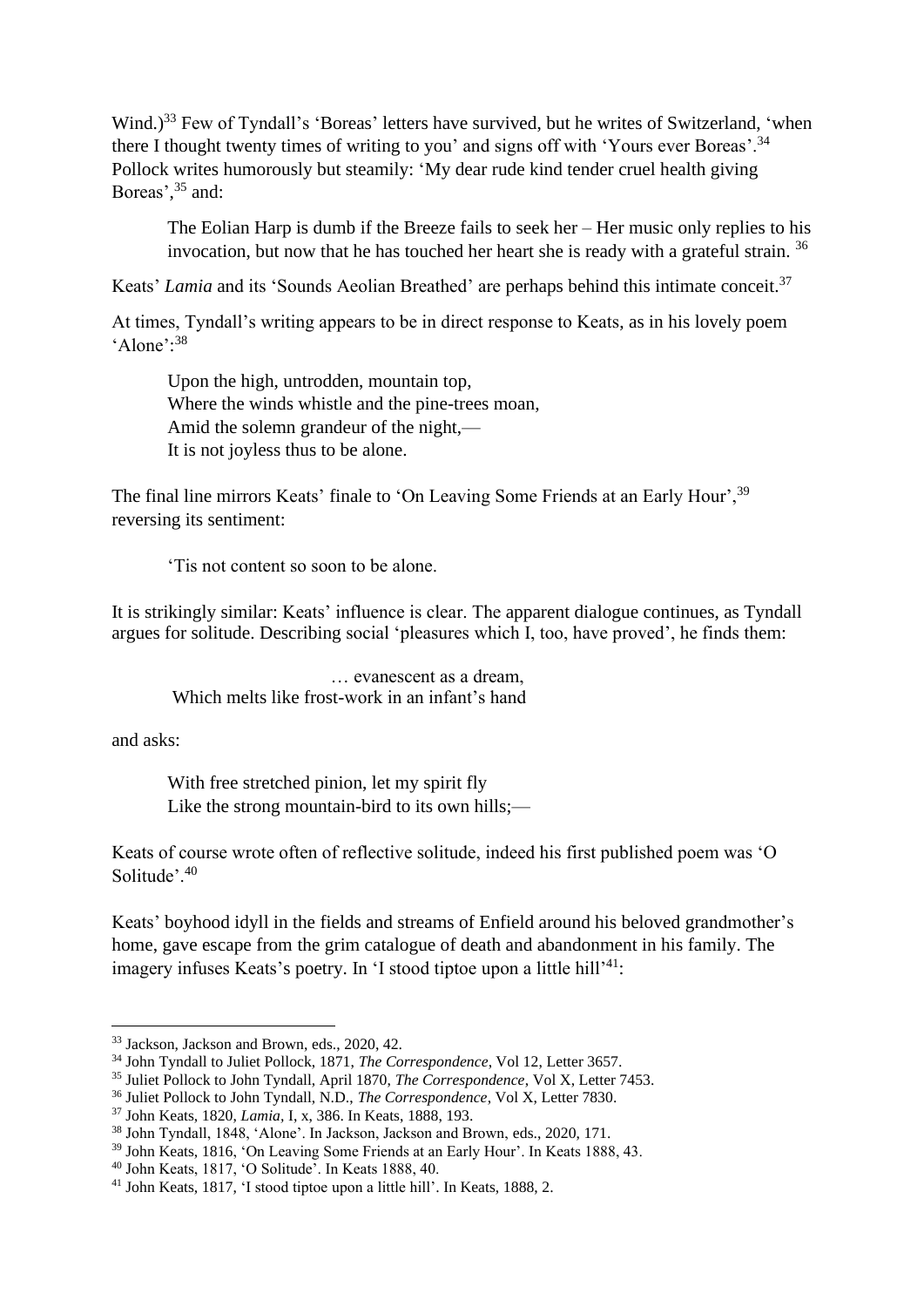The clouds were pure and white as flocks new shorn, And fresh from the clear brook; sweetly they slept On the blue fields of heaven, and then there crept A little noiseless noise among the leaves, Born of the very sigh that silence heaves

and goldfinches:

… one by one will drop From low-hung branches; little space they stop; But sip, and twitter, and their feathers sleek; Then off at once as in a wanton freak:

He loved also to play by the Salmon Brook, perhaps lying headlong:

Where swarms of minnows show their little heads, Staying their wavy bodies 'gainst the streams,

Always the moment is fleeting and intense:

If you but scantily hold out the hand, That very instant not one will remain; But turn your eye, and they are there again.

John Hamilton Reynolds comments 'We find in his poetry the glorious effect of summer days and leafy spots on rich feelings, which are in themselves a summer';<sup>42</sup> in Leigh Hunt's words, the 'strong sense of what really exists or occurs'.<sup>43</sup>

Tyndall, like Keats, had great recourse to Nature's observatory. He loved walking and spent many summers at Belalp in the Swiss alps. Here he would write and think, finding stimulation for his 'scientific imagination':<sup>44</sup> 'writings lying apparently far apart from science have acted as potent motive powers in urging me forward.<sup>45</sup> His work on glaciers arose from these visits,<sup>46</sup> and he pondered the nature of light and why the sky is blue. He movingly declared, 'We live *in* the sky not *under* it'. 47

His love of wild places also began early, first along the banks of the River Barrow in Ireland:

<sup>43</sup> Leigh Hunt, 1817, The Examiner (6 July 1817) 428-9, (13 July 1817) 443-4, cited in Roe, 2012, 173.

<sup>46</sup> He was an accomplished alpine mountaineer. The shoulder of the Matterhorn on the Italian side is named the Pic Tyndall after his ascent to this point. See Jackson, 2018, Chapter 14, 224 – 240.

<sup>42</sup> John Hamilton Reynolds, 1817, review of John Keats' *Poems,* in *Champion*. See Cox, 74.

<sup>&</sup>lt;sup>44</sup> He defined this as his ability to envisage causal relations between observed phenomena, the underpinning mechanisms of science See Jackson, 2018, 268-9.

<sup>45</sup> John Tyndall to Hallam Tennyson, 1892, H\_92c-nm-nd (RI 3.42)

<sup>47</sup> Tyndall, 1879, vol. 1, 128.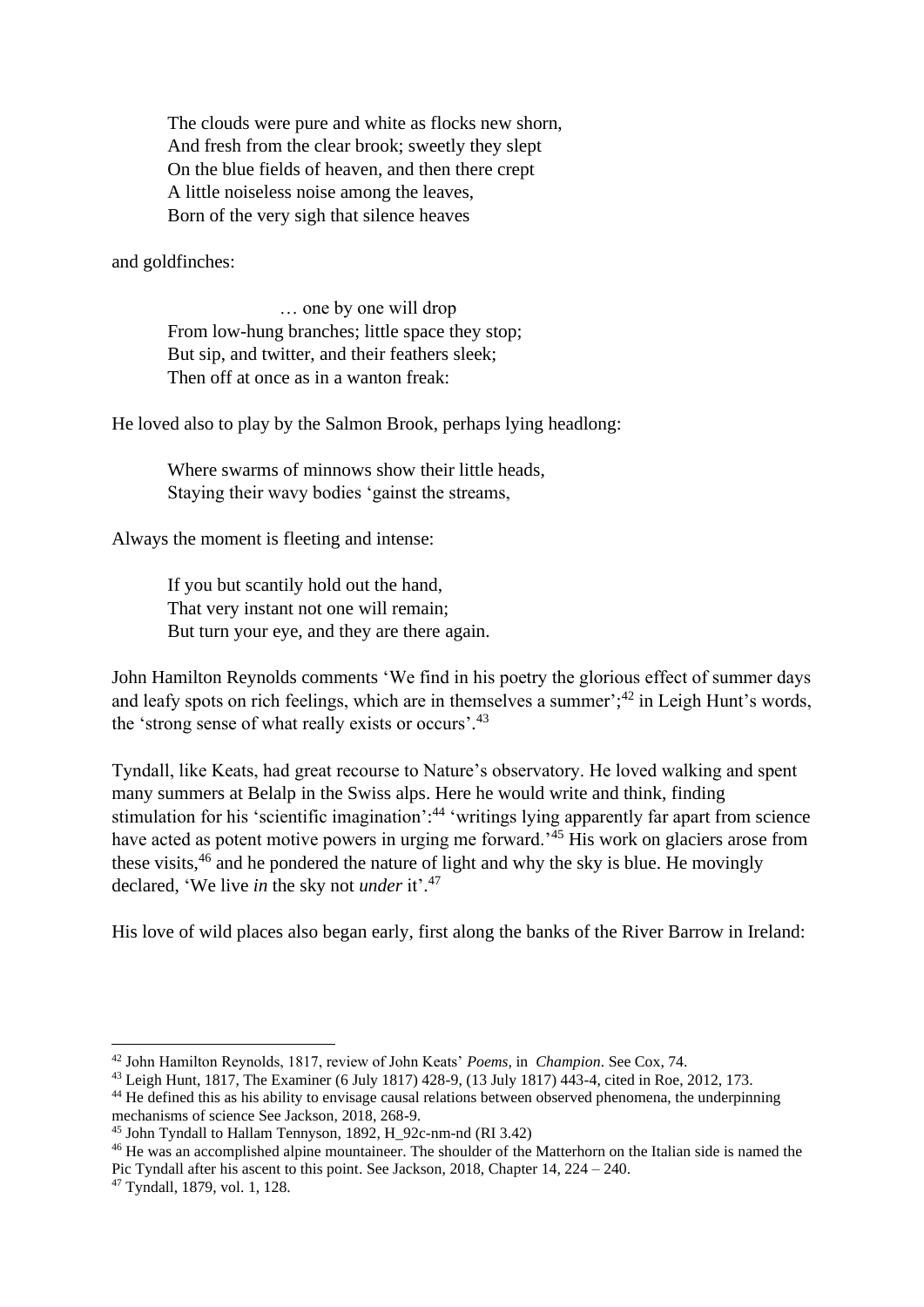Large has my love for Nature been, I loved her from a child I loved her in her summer sheen And when the winter wild Wrapped storms around her awful brow, And ocean formed a throne To bear her, Queen and conqueror, My love was her's alone<sup>48</sup>

His 'summer sheen' shows his perceptive observation of sunlight gleaming on plant and animal alike,<sup>49</sup> just as Keats' goldfinches 'sip and twitter', their 'feathers sleek'.<sup>50</sup>

Tyndall frequently speaks through Nature:

The sea holds jubilee this sunny morn And I with heart content upon its verge Join in the laughter of the breaking waves. And glad, right glad the sympathetic land, Shaking her hazel tresses in her mirth

Daniel Brown identifies 'romantic pansemiosis' here, an intense, scintillating focus on every aspect of natural life.<sup>51</sup> For Tyndall, 'Nature is a sweeping pantheistic sublime, lifting the spirits and engaging the soul.<sup>52</sup> Like Keats, Tyndall is a romantic. Mackoviak suggests that, rather than the 'sterility of a thuggish materialism, … observation and elucidation (provide) … the 'unheard music' which … had so haunted the young Keats, endowing the experiential world with a shimmering, quasi-mystical counterpart to sensible awareness.<sup>553</sup> Far from being scandalised by the 'sickening desire to reproduce the sensual mood' in the 'Fleshly School of Poetry,<sup>54</sup> as Robert Buchanan notoriously labelled the Pre-Raphaelites, and by extension Keats who they emulated, Tyndall accords with Keats' sensibilities.<sup>55</sup> His 'supernatural naturalism' rehabilitates romanticism to accommodate materialistic discoveries.<sup>56</sup> Landscape is sublime because of, not despite, its scientific wonders. He was no dry materialist.

As for religion, Tyndall's 'peculiar form of romantic pantheism'<sup>57</sup> infuses his late poem 'A morning on Alp Lusgen':<sup>58</sup>

<sup>48</sup> John Tyndall, prior to 1891, 'My Story of the Screen', in Jackson, Jackson and Brown, 2020, 180.

<sup>49</sup> Jackson, Jackson and Brown, eds., 2020, 15.

<sup>50</sup> John Keats, 1817, 'I stood tiptoe upon a little hill'. In Keats, 1888, 2.

<sup>51</sup> Brown 2013, 159.

<sup>52</sup> Jackson, Jackson and Brown, eds., 2020, 15.

<sup>53</sup> Mackoviak, 163.

<sup>54</sup> [Robert Williams Buchanan,](https://www.bl.uk/collection-items?creator_sorted=Robert%20Williams*Buchanan) 1871, 'The Fleshly School of Poetry: Mr D. G. Rossetti', in *The Contemporary Review*, October 1871, 338.

<sup>55</sup> Mackoviak, 2006, 163.

<sup>56</sup> Mackoviak, 2006, 162.

<sup>57</sup> Jackson, Jackson and Brown, eds., 2020, 9.

<sup>58</sup> John Tyndall, 1881 and 1892, 'From the Alps: a fragment/A morning on Alp Lusgen'. In Jackson, Jackson and Brown 2020, 210-215. See Jackson, Jackson and Brown 2020 61-66 for poetic influences, particularly Ralph Waldo Emerson's 'The Rhodora'.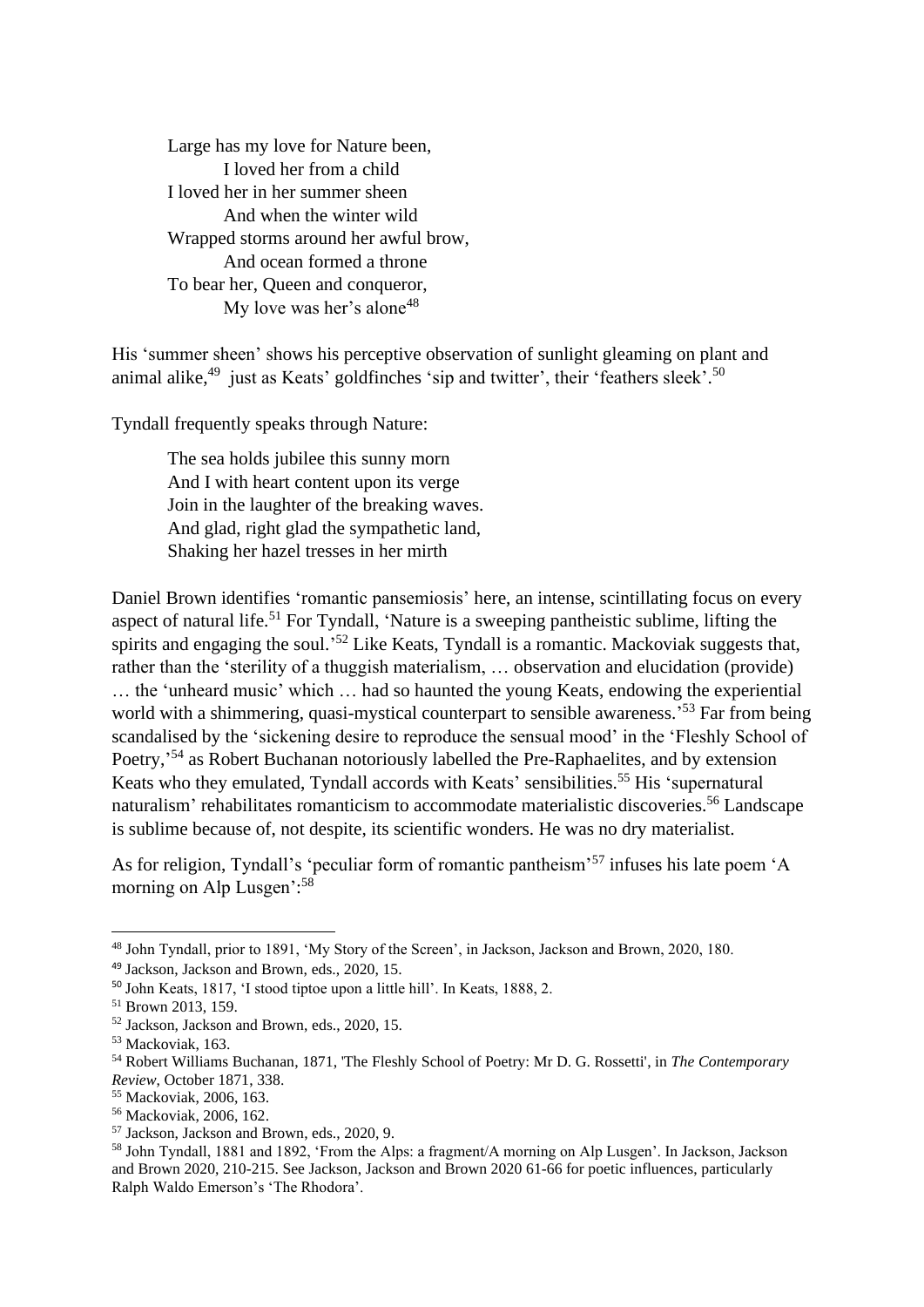The sun has cleared the hills, quenching the flush Of orient crimson with excess of light. The long grass quivers in the morning air Without a sound; yet each particular blade Hymns its own song, had we but ears to hear.

Pansemiotic intensity is followed by sweeping metaphysical questions:

Unplanted groves! whose pristine seeds, they say, Were sown amid the flames of nascent stars— How came ye thence and hither? Whence the craft Which shook these gentian atoms into form

Tyndall moved from scientific certainty to acceptance of the unknown, a negative capability. <sup>59</sup> In an 1881 draft, his answer was Darwinian:

 … the answer is abroad, Buzzing through all the atmosphere of mind. 'Tis Evolution! East, West, North and South—

By 1892, he shows uncertainty:

 …Science dumb— Oh babbling Gnostic! cease to beat the air. We yearn, and grope, and guess, but cannot know.

There is 'power' beyond materialistic investigation; Science is 'dumb' in this mystery, foregrounding the unknowable.<sup>60</sup> He lays out two universals: 'God and Spirit I know, and matter I know; and I believe in both'.<sup>61</sup> Keats, the medical student, was concerned that 'science had robbed the rainbow of its mystery'. <sup>62</sup> For Tyndall, it had not.

Also striking is the parallel with Keats' negative capability. It is hard to imagine that Tyndall was not aware of Keats' concept when he wrote his lines.

Tyndall made no claim to the poetic stature of Keats, stating in 1849 that 'I cannot write of love as poets do'.<sup>63</sup> Yet he produced some fine poems, and in them the influence of Keats flickers and echoes in their wording, and in their deeper meanings. Keats struggled with the conflict of the possible with the actual as his health faded towards an early death. Tyndall's struggle was to unravel physical processes of nature through the haze of unknowing of the time, revealing scientific truths through painstaking experimental work. Yet his sense of

<sup>59</sup> Jackson, Jackson and Brown, eds., 2020, 61.

<sup>60</sup> Jackson, Jackson and Brown, eds., 2020, 61.

<sup>61</sup> John Tyndall to Tennyson, 1890, cited in Jackson, Jackson and Brown, 2020, 61.

 $62$  Roe, 2012, 80-81.

<sup>63</sup> John Tyndall, 1849,'I cannot write of love as poets do', in Jackson, Jackson and Brown 2020, 176.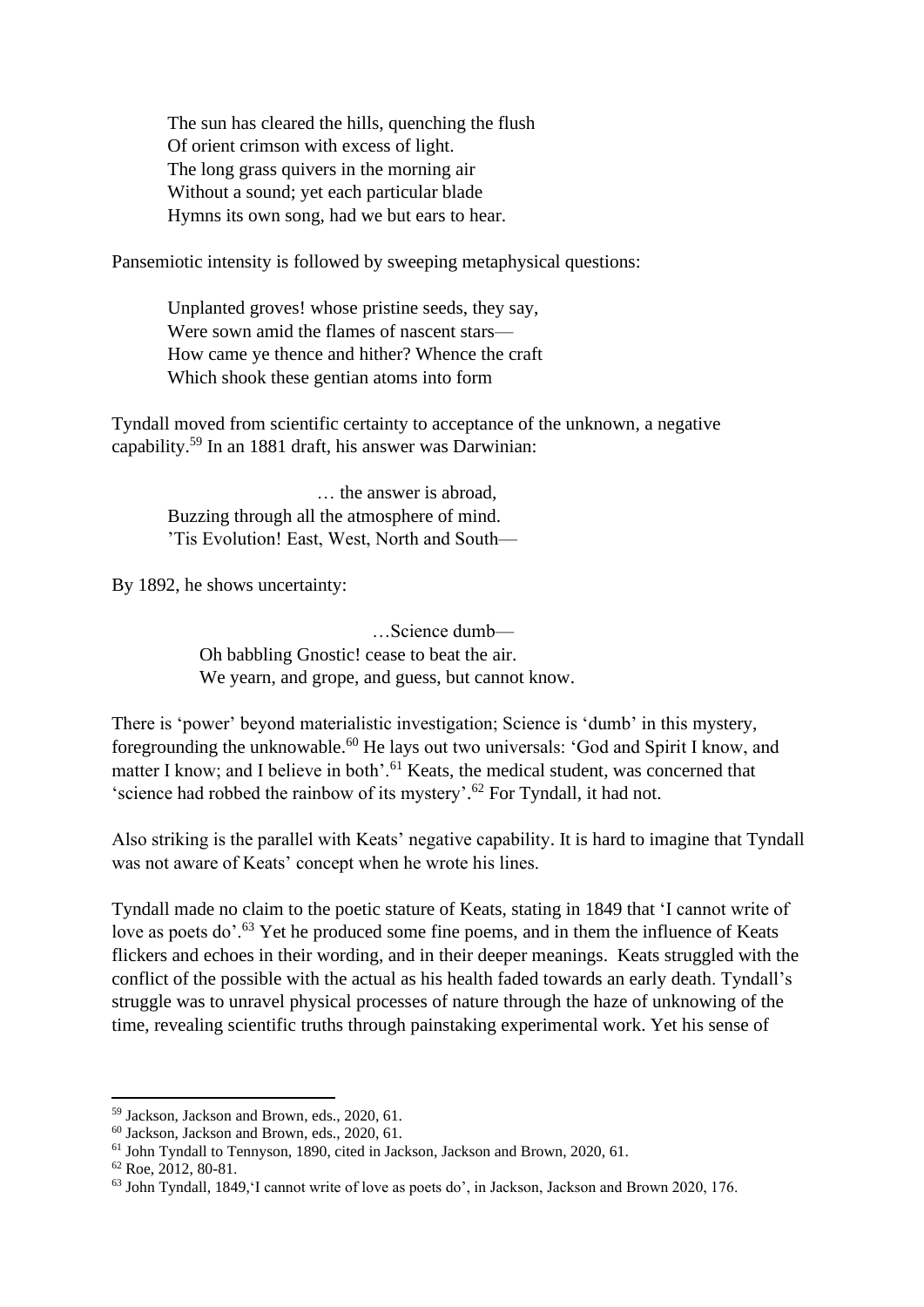wonder never left him, drawing sustenance from the natural world and from poetry such as that of John Keats. Both men:

… travers'd to and fro, to acquaint Himself with every mystery, and awe.<sup>64</sup>

<sup>64</sup> John Keats, *Endymion*, ii, 258-271.